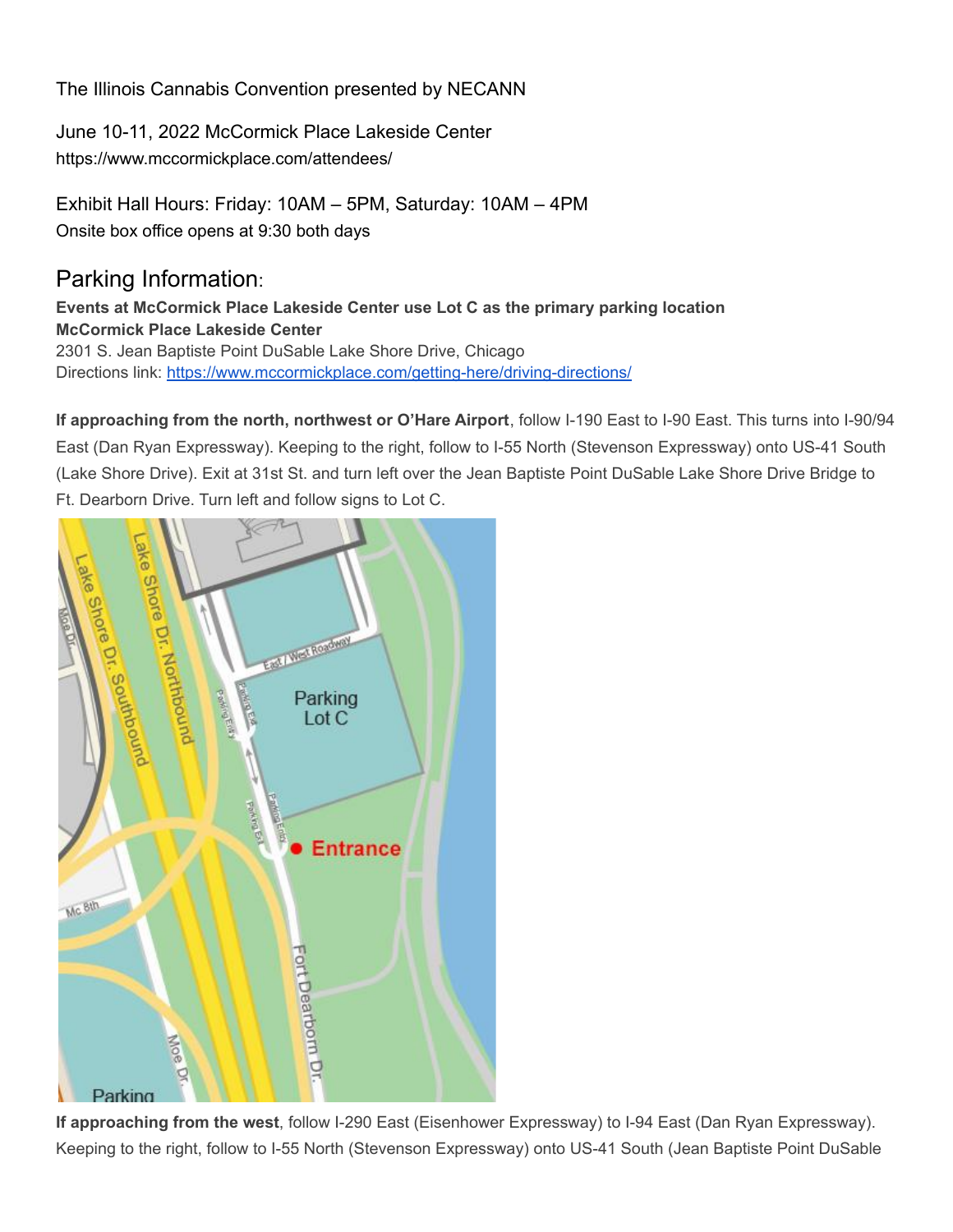Lake Shore Drive). Exit at 31st St. and turn left over the Lake Shore Dr. Bridge to Ft. Dearborn Drive. Turn left and follow signs to Lot C.

**If approaching from the southwest or Midway Airport**, take I-55 North (Stevenson Expressway)onto US-41 South (Jean Baptiste Point DuSable Lake Shore Drive). Exit at 31st St. and turn left over the Jean Baptiste Point DuSable Lake Shore Drive Bridge to Ft. Dearborn Drive. Turn left and follow signs to Lot C.

**If approaching from the south or Indiana via I-80/94**, take I-80/94, exit at I-94 West (Bishop Ford Expressway) and proceed on I-94 West (Dan Ryan Expressway). Follow to I-55 North (Stevenson Expressway) to US-41 South (Lake Shore Drive). Exit at 31st St. and turn left over the Jean Baptiste Point DuSable Lake Shore Drive Bridge to Ft. Dearborn Drive. Turn left and follow signs to Lot C.

**If approaching from the Indiana Skyway**, take I-90 West (Indiana Tollway turns into the Chicago Skyway). Merge onto I-90/94 West (Dan Ryan Expressway). Exit at I-55 North (Stevenson Expressway) to US-41 South (Lake Shore Drive). Exit at 31st St. and turn left over the Jean Baptiste Point DuSable Lake Shore Drive Bridge to Ft. Dearborn Drive. Turn left and follow signs to Lot C.

**If approaching from the north on Lake Shore Drive**, exit at 31st St. and turn left over the Lake Shore Dr. Bridge to Ft. Dearborn Drive. Turn left again and follow signs to Lot C. From the south, exit at 31st St. Stay to the right onto Ft. Dearborn Drive. Follow signs to Lot C.

**If approaching from Congress Parkway (the Loop)**, turn right onto Columbus Drive (South). Merge with US-41 South (Lake Shore Drive). Exit at 31st St. Turn left over the Jean Baptiste Point DuSable Lake Shore Drive bridge to Ft. Dearborn Drive. Turn left again and follow signs to Lot C.

# **FREQUENTLY ASKED QUESTION**

## **Can I buy tickets at the venue?**

YES, \$40 for one day, \$70 for two. CASH ONLY. Box office opens at 9:30am.

# **Do I need a medical marijuana card to attend?**

NO **Are pets allowed?**

NO Only registered service animals are allowed

### **Is there an age requirement?**

YES 18+, unless accompanied by parent/guardian.

### **Do I have to buy a ticket for my child?**

NO. Children under 18 accompanied by a parent do not need a ticket.

### **Is my ticket transferable?**

YES. This can be done on site, or online: go to Universe.com & create a free account using the name & email address that was used to purchase the ticket. Once you are logged in, you click on "my tickets" and you should be able to see & edit the name on your NECANN tix.

# **What is the refund policy?**

All tickets are non-refundable.

### **Can I bring a bag/backpack?**

YES McCormick Place security reserves the right to search all bags/backpacks and may refuse any bag to be allowed in. NECANN will store rejected bags at the registration desk. Food, beverages, and weapons are not allowed in the venue, please see McCormick Place website for full details: https://www.mccormickplace.com/attendees/